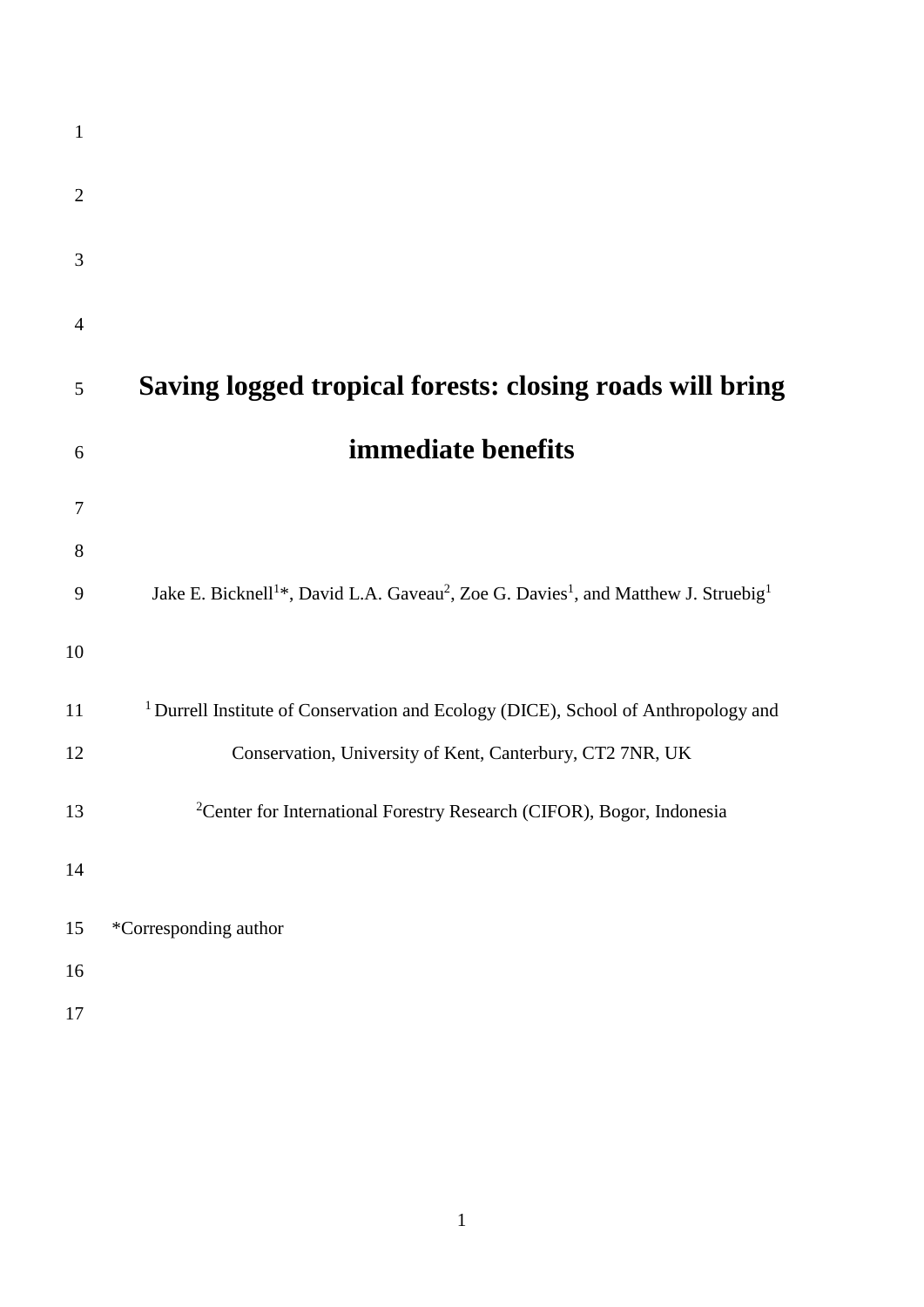There is growing recognition that selectively logged tropical forests are of high conservation value (Gibson *et al.* 2011). In their recent editorial on this subject, Laurance & Edwards (*Front Ecol Environ* 2014; **12:** 147) draw attention to the vulnerability of forests following logging and propose a number of highly pertinent strategies to minimize subsequent biodiversity loss. One of these, the closure of logging roads, warrants closer scrutiny. To date it has been under-acknowledged in the context of selectively logged forests, but this single action could pay immediate dividends to tropical biodiversity. To illustrate using Kalimantan, Indonesian Borneo, we show that rates of forest loss during 2000-2012 were nearly two times higher in areas where logging roads were present pre-2000 (Fig. 1a).

 Across the tropics, forestry authorities lease production forests to companies, for the harvest of timber via selective logging. During the lease period, corporations are responsible for management of their concessions, and other land-uses (e.g. agriculture) are typically prohibited or heavily restricted. For companies invested in the long-term fate of the timber through involvement in forest certification schemes, road closure after harvesting is recommended in order to maintain forest cover (FSC 2010). Indeed, we find that rates of forest loss across Kalimantan were higher in uncertified concessions compared to those that were certified (Fig. 1b).

 Across Kalimantan, 25% of the land allocated for timber production in 2000 later had its status changed for conversion to industrial plantation (Gaveau *et al.* 2013). This most frequently happens under the "cut and run" scenario emphasised by Laurance & Edwards, whereby logging concessions are abandoned after harvest and, consequently, face exploitation for illegal timber extraction, agriculture and mining, all of which are facilitated by the logging roads (Wilkie *et al.* 2000; Laurance *et al.* 2001; Meijaard *et al.* 2005). In such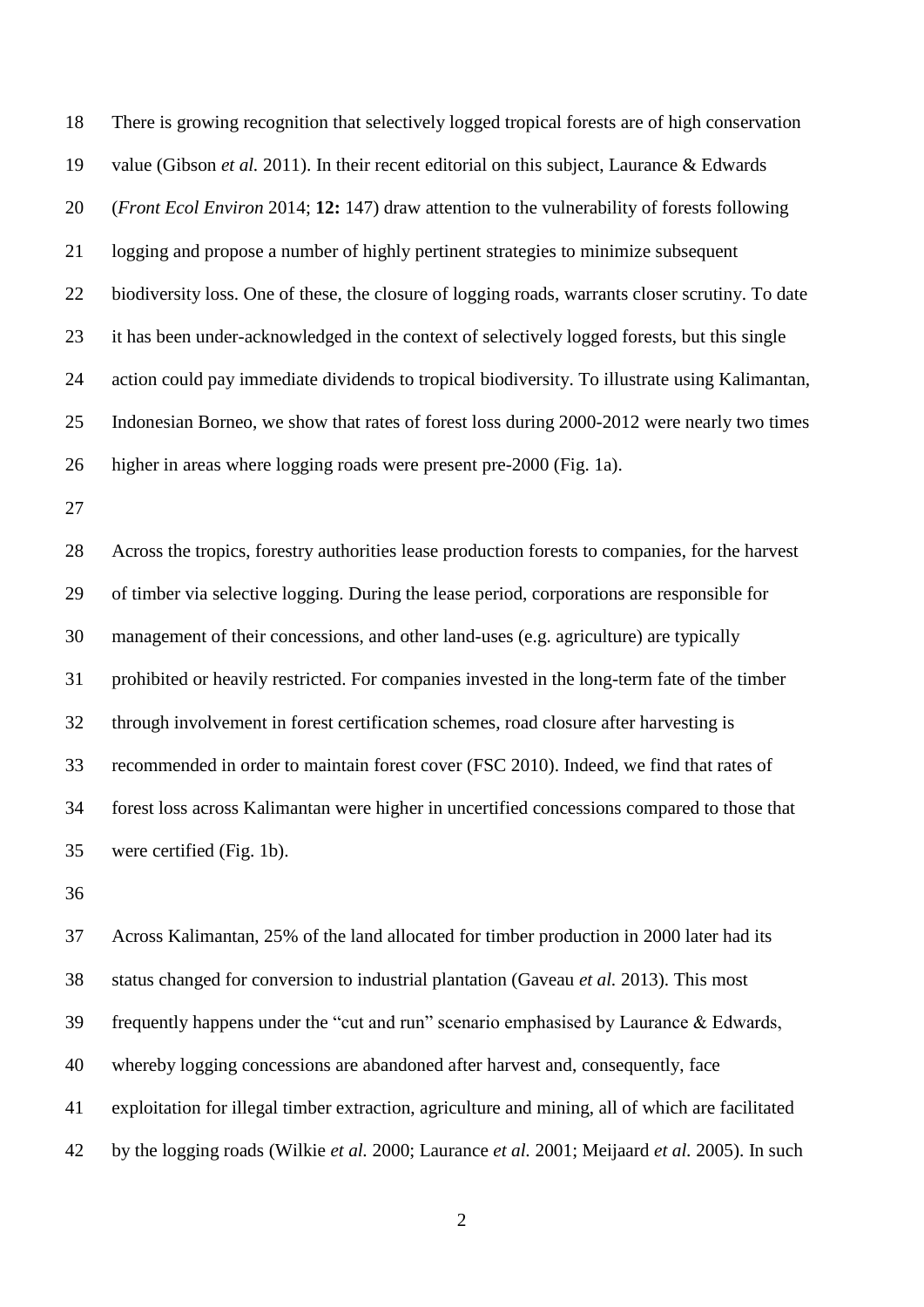instances, logging estates are classified as 'degraded', making the likelihood of the land being re-allocated for conversion much greater.

 Logging concessions therefore follow one of two broad destinies: (1) companies ensure high 47 production for the next harvest through responsible management and restricted access; or (2) timber corporations having little incentive to protect the forest, resulting in eventual land-use change. Under these two scenarios, biodiversity follows much the same fate as the forest (Fig. 2) (Edwards *et al.* 2014).

 Spatial determinants of tropical deforestation, other than roads and linear transport routes (e.g. rivers, train lines), include additional factors associated with accessibility (e.g. slope, topography, distance to settlements) and the suitability of the land for conversion to alternative uses (Laurance *et al.* 2002; Gaveau *et al.* 2009). While the relationship between deforestation, logging roads and certification highlighted here could thus potentially be confounded by a number of additional variables, roads into tropical forests are a well-known precursor to much more high-impact forms of disturbance. For example, in the Brazilian Amazon, 95% of deforestation is within 5 km of roads (Barber *et al.* 2014).

61 Given that more than 4 million  $km^2$  of the world's tropical forests are officially designated for future timber production, it has never been more critical to consider the fate and biodiversity value of logged forests. Road closure between harvests is fundamental, and can be easily and inexpensively achieved by deconstructing bridges and installing physical barriers (Applegate *et al.* 2004). However, ensuring roads stay closed requires investment, monitoring and enforcement to prevent illegal behaviour. To incentivise the logging industry, forestry authorities should lease concessions over multiple cutting cycles, thus placing more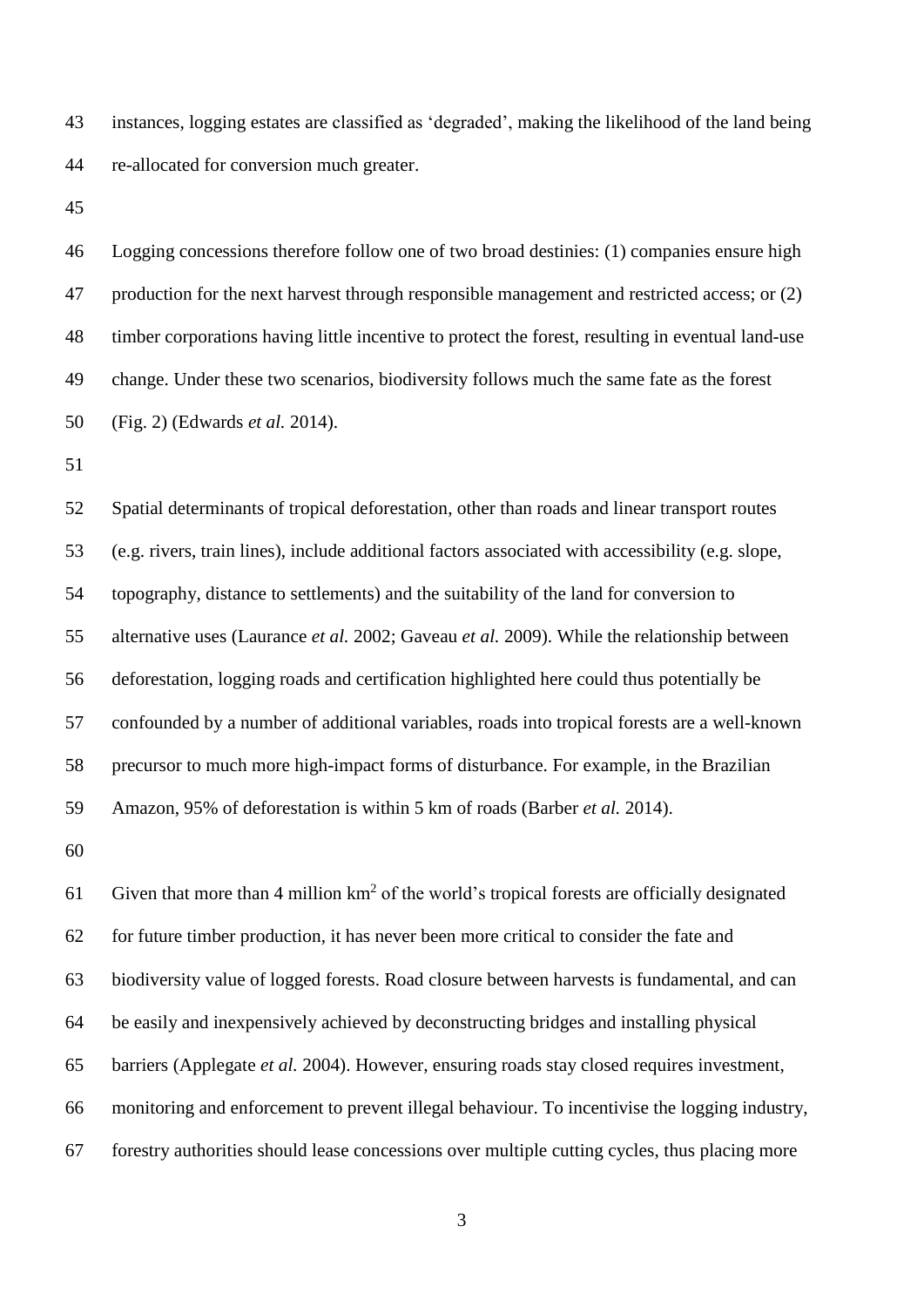responsibility on companies to safeguard the future timber stocks, even those that do not seek certification. The ability of forestry authorities to achieve these moderate changes to management and regulations may be constrained by local contexts, and could even require governments to sanction timber corporations that do not adequately protect forest cover in their concessions. In many forests, closing roads is an important step in protecting timber stocks, and consequently, this action could make a significant contribution to protecting the long-term sustainability of forestry, as well as biodiversity within managed tropical landscapes.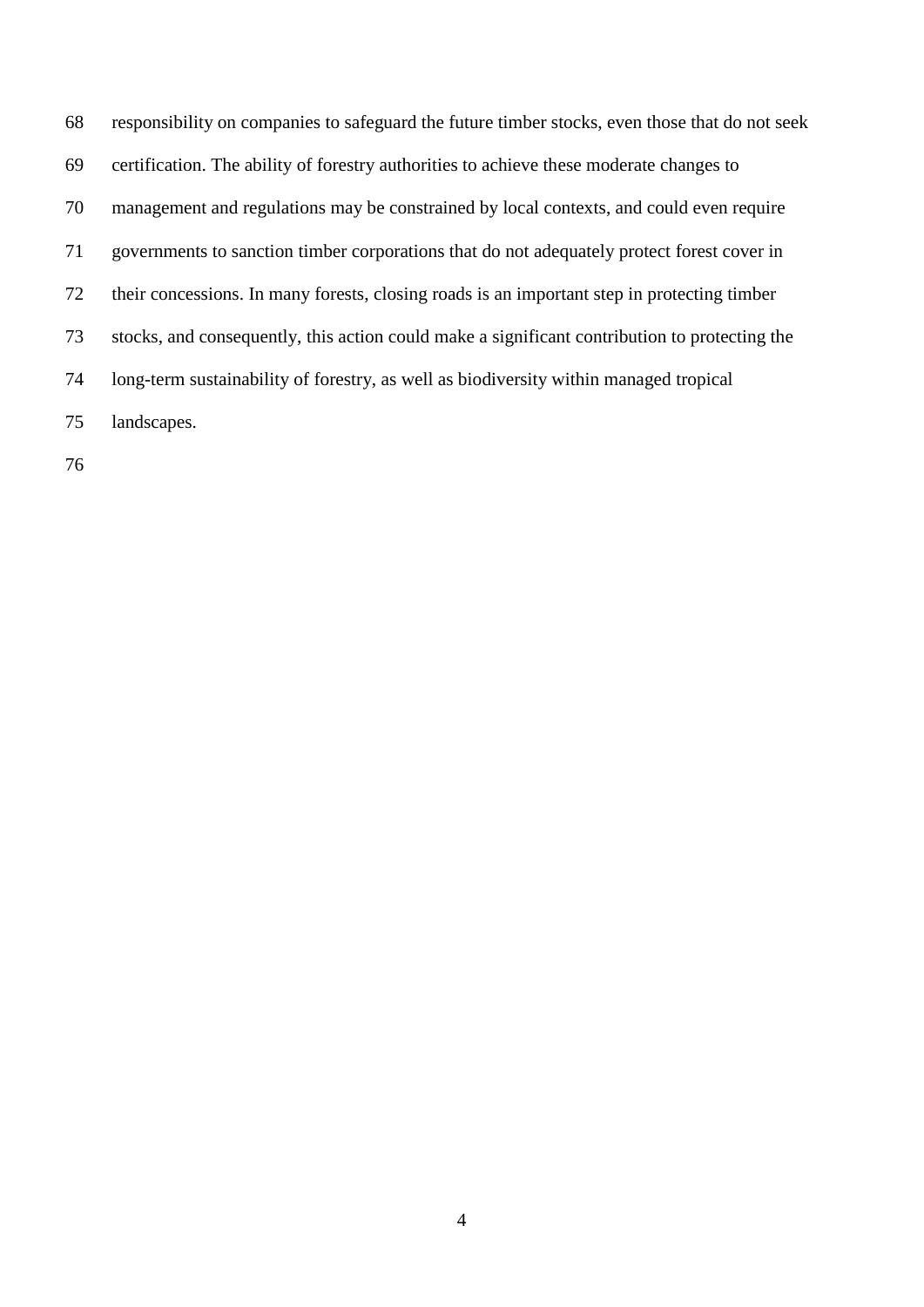## **References**

| 78  | Applegate, G., Putz, F.E. & Snook, L.K. (2004). Who pays for and who benefits from                 |
|-----|----------------------------------------------------------------------------------------------------|
| 79  | improved timber harvesting practices in the tropics? Lessons learned and information               |
| 80  | gaps. CIFOR, Bogor, Indonesia.                                                                     |
| 81  | Barber, C.P., Cochrane, M.A., Souza Jr, C.M., & Laurance, W.F. (2014). Roads,                      |
| 82  | deforestation, and the mitigating effect of protected areas in the Amazon. Biol Cons, 177,         |
| 83  | 203-209.                                                                                           |
| 84  | Edwards, D.P., Tobias, J.A., Sheil, D., Meijaard, E., & Laurance, W.G. (2014). Maintaining         |
| 85  | ecosystem function and services in logged tropical forests. TREE.1846.                             |
| 86  | FSC (2010). FSC Forest Stewardship Standards: structure, content and suggested indicators.         |
| 87  | FSC-GUI-60-004 (V1-0)                                                                              |
| 88  | Gaveau, D.L.A., Wich, S., Epting, J., Juhn, D., Kanninen, M. & Leader-Williams, N. (2009).         |
| 89  | The future of forests and Orangutans ( <i>Pongo abelii</i> ) in Sumatra: predicting impacts of oil |
| 90  | palm plantations, road construction, and mechanisms for reducing carbon emissions from             |
| 91  | deforestation. Environ Res Lett, 4, 034013.                                                        |
| 92  | Gaveau, D.L.A., Kshatriya, M., Sheil, D., Sloan, S., Molidena, E., Wijaya, A., Wich, S.,           |
| 93  | Ancrenaz, M., Hansen, M., Broich, M., Guariguata, M.R., Pacheco, P., Potapov, P.,                  |
| 94  | Turubanova, S. & Meijaard, E. (2013). Reconciling Forest Conservation and Logging in               |
| 95  | Indonesian Borneo. Plos One, 8, e69887.                                                            |
| 96  | Gaveau, D.L.A., Sloan, S., Molidena, Husnayaen, H., Shiel, D., Abram, N., Ancrenaz, M.,            |
| 97  | Nasi, R., Quinones, M., Wielaard, N. & Meijaard, E. (2014). Four decades of forest                 |
| 98  | persistence, clearance and logging on Borneo. Plos One, 9, e101654.                                |
| 99  | Gibson, L., Lee, T.M., Koh, L.P., Brook, B.W., Gardner, T.A., Barlow, J., Peres, C.A.,             |
| 100 | Bradshaw, C.J.A., Laurance, W.F., Lovejoy, T.E. & Sodhi, N.S. (2011). Primary forests              |
| 101 | are irreplaceable for sustaining tropical biodiversity. Nature, 478, 378-381.                      |
|     |                                                                                                    |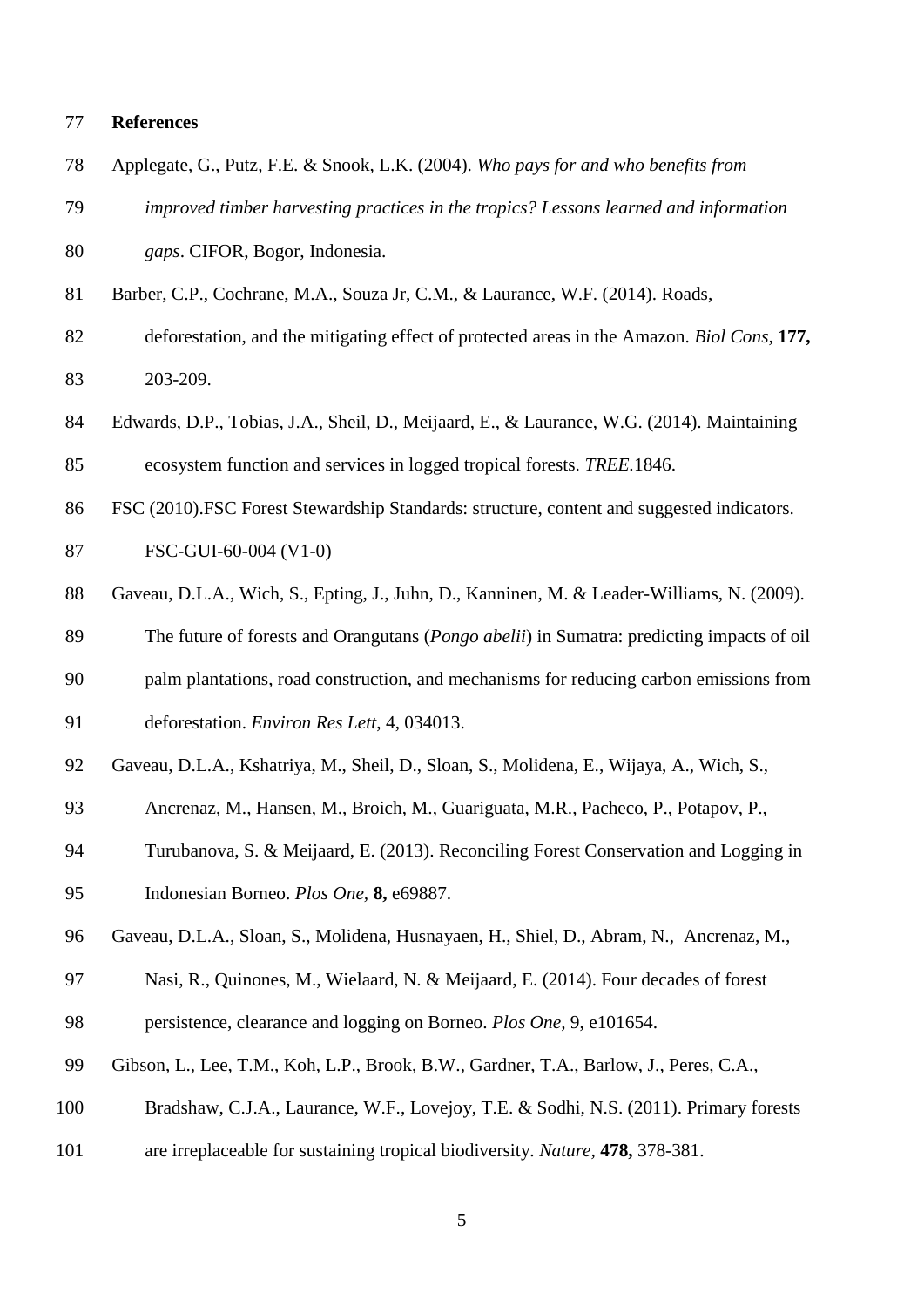- Hansen, M.C., Potapov, P.V., Moore, R., Hancher, M., Turubanova, S.A., Tyukavina, A.,
- Thau, D., Stehman, S.V., Goetz, S.J., Loveland, T.R., Kommareddy, A., Egorov, A.,
- Chini, L., Justice, C.O. & Townshend, J.R.G. (2013). High-resolution global maps of
- 21st-century forest cover change. *Science,* **342,** 850-853.
- Laurance, W.F., Cochrane, M.A., Bergen, S., Fearnside, P.M., Delamonica, P., Barber, C.,
- D'Angelo, S., & Fernandes, T. (2001). The future of the Brazilian Amazon. *Science*, **291**, 438-439.
- Laurance, W.F., Albernaz, A.K.M., Schroth, G., Fearnside, P.M., Bergen, S., Venticinque,
- E.M., & Da Costa, C. (2002). Predictors of deforestation in the Brazilian Amazon. *J.*
- *Biogeogr,* **29**, 737-748.
- Laurance, W.F. & Edwards, D.P. (2014). Saving logged tropical forests. *Front Ecol Environ,* **12,** 147.
- Meijaard, E., Sheil, D., Nasi, R., Augeri, D., Rosenbaum, B., Iskandar, D., Setyawati, T.,
- Lammertink, M., Rachmatika, I., Wong, A., Soehartono, T., Stanley, S. & O'Brien, T.
- (2005). *Life after logging: Reconciling wildlife conservation and production forestry in*
- *Indonesian Borneo*. CIFOR, Jakarta, Indonesia.
- Wilkie, D., Shaw, E., Rotberg, F., Morelli, G. & Auzel, P. (2000). Roads, development, and
- conservation in the Congo basin. *Conserv Biol,* **14,** 1614-1622.
-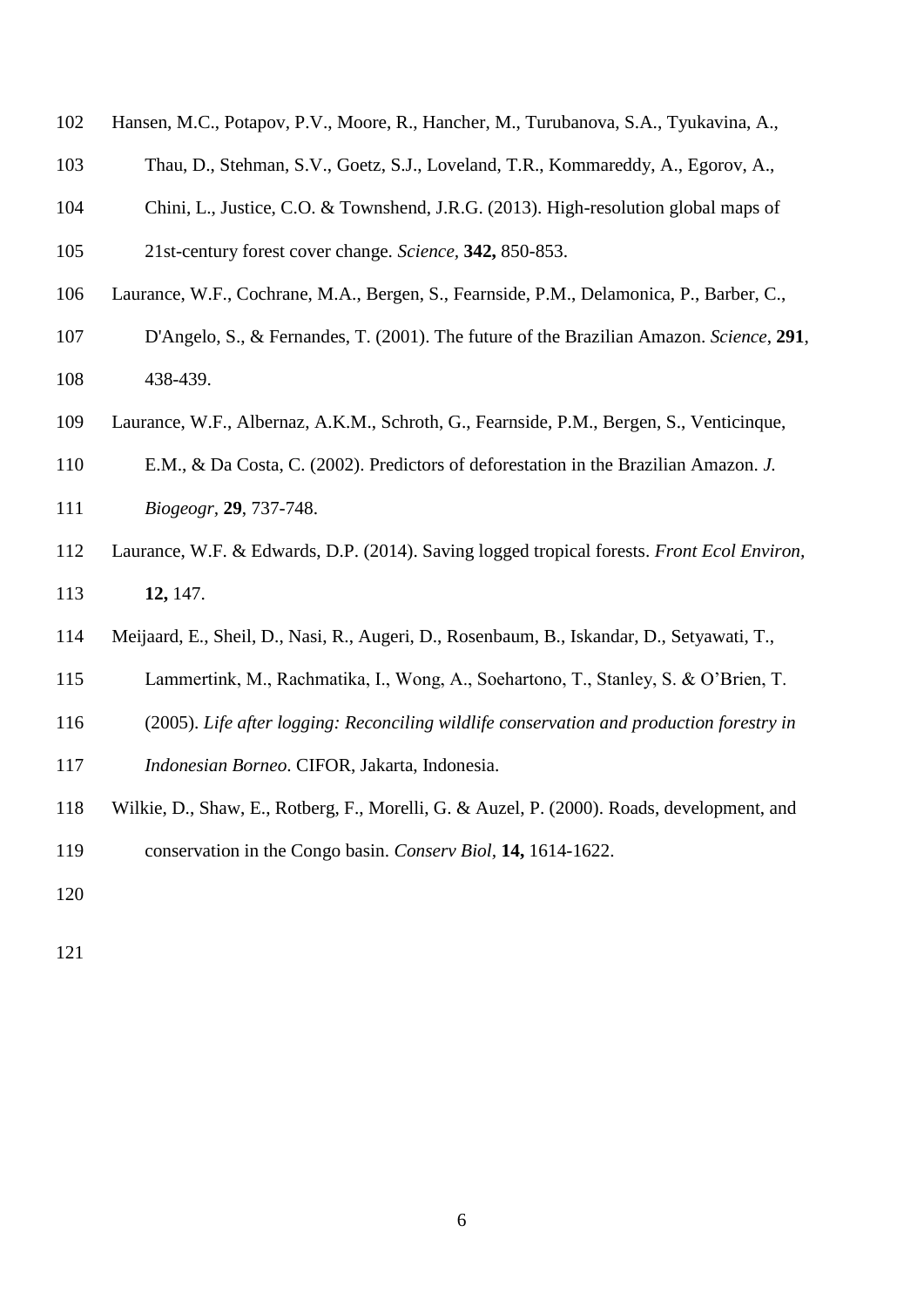

123 Fig. 1. Mean  $(\pm S$ E) % forest loss in 10 x 10 km grid cells during 2000-2012: (A) where primary logging roads were present (red) or absent (green) pre-2000 - photo shows a typical primary logging road through Borneo's timber production forests; (B) in certified (green) and uncertified (orange) logging concessions. Maps show primary logging roads pre-2000, forest loss 2000-2012 and certified and uncertified logging concessions in Kalimantan. Concession data was acquired from the Ministry of Forestry of Indonesia. Forest loss was measured using high-resolution global maps of 21<sup>st</sup> century forest cover change (Hansen *et al.* 2013). Primary logging roads were mapped using LANDSAT images classified in Gaveau *et al*. (2014) and do not include secondary logging roads that infrequently open the canopy. Primary roads are typically unsurfaced and are designed for use by heavy machinery to extract and transport timber. To account for misclassification or possible regeneration, small patches of forest loss were first removed using the generalisation tool in ArcGIS. Strictly protected areas were excluded from the analysis and, to account for access provided by rivers, a 1 km river buffer was also excluded.